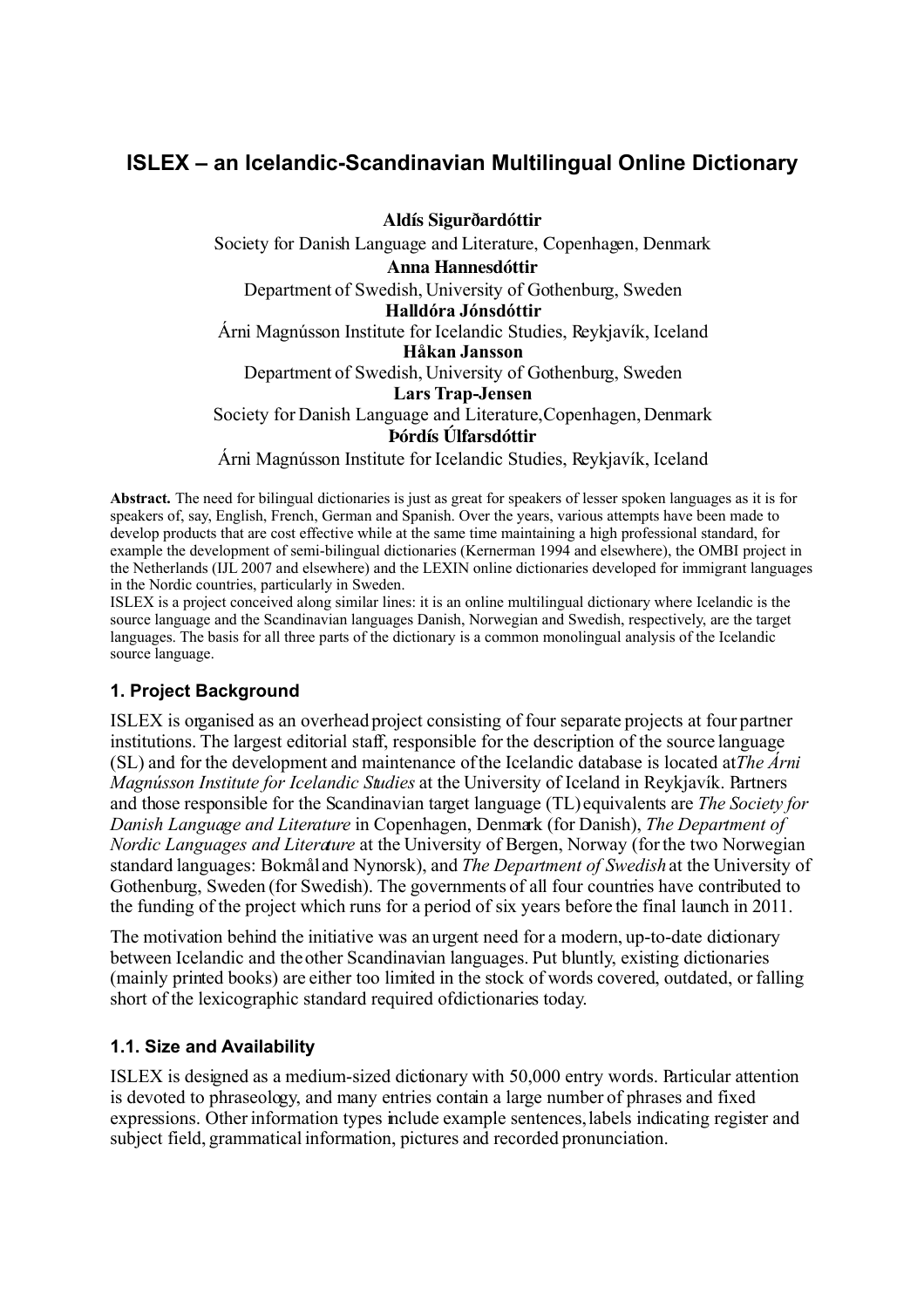The aim is to make ISLEX available to the public on the web, free of charge. Even though the final release is scheduled for 2011, a gradual introduction is being discussed and a preliminary version might be launched sooner. Updates would then be provided at regular intervals as the editorial work progresses and the functionalities of the site are implemented.

# **2. Target Groups**

Being the mother tongue of some 300,000 speakers and with only a limited number of nonnative students and scholars outside Iceland, Icelandic is too "small" a language for ISLEX to focus only on one narrow user group. Two groups of users have been considered of primary importance from the early planning phase: Scandinavians with elementary to advanced knowledge of Icelandic (teachers, students and translators) constitute the largest receptionoriented user group, and Icelanders with medium to advanced knowledge of a Scandinavian language (teachers, students and translators) are the most important production-oriented users. The second group is also the largest in terms of absolute numbers of future users. Apart from these groups, ISLEX will try to meet the needs of others who need to consult a dictionary between Icelandic and the Scandinavian languages – as long as the needs are not in conflict with those of the primary user groups.

The digital medium offers flexible ways of defining user profiles and rather than narrowing the target group beforehand, it seems worthwhile pursuing these possibilities in the interface design. This means that the staff will have to provide all the information relevant to the needs of the different user groups throughout the editing phase, even if it means supplying information which is seemingly redundant as seen from the point of view of one particular user group, for instance grammatical information on both SL and TL items, or multilingual metatexts. The point is that only the relevant information will be extracted and presented in the user interface once a specific profile has been selected by the user.

# **3. Database Design and Data Structure**

An important feature of the ISLEX dictionary is its four TLs: Danish, Norwegian Bokmål, Norwegian Nynorsk and Swedish. This had to be taken into account at the beginning of the project, and key elements in the choice of software were flexibility – to allow for variation in the TL solutions – and the possibility for remote access to the central software – in order to facilitate project management. It was decided to develop a database especially designed to meet the requirements of ISLEX. This task was initiated in early 2004, and by March 2004 some 46,000 Icelandic words were imported into the system.

# **3.1. Data Types**

The dictionary is set in an object-relational database, the open-source system PostgreSQL for Debian GNU/Linux, using Perl as the programming language. The database handles several data types each of which has special properties.

The basic and most common data type is *text* which is used for most of the information elements. In most cases, the text can be entered freely from the editor's keyboard whereas some elements have a fixed inventory which must be chosen from a drop-down menu, e.g. the labels indicating subject and register. There are two kinds of hyperlinks: *internal links* for crossreferences within the dictionary allowing navigation between articles with a click, and *external links* to web pages outside the database. In ISLEX, they may be used for a number of purposes, but one purpose needs to be singled out.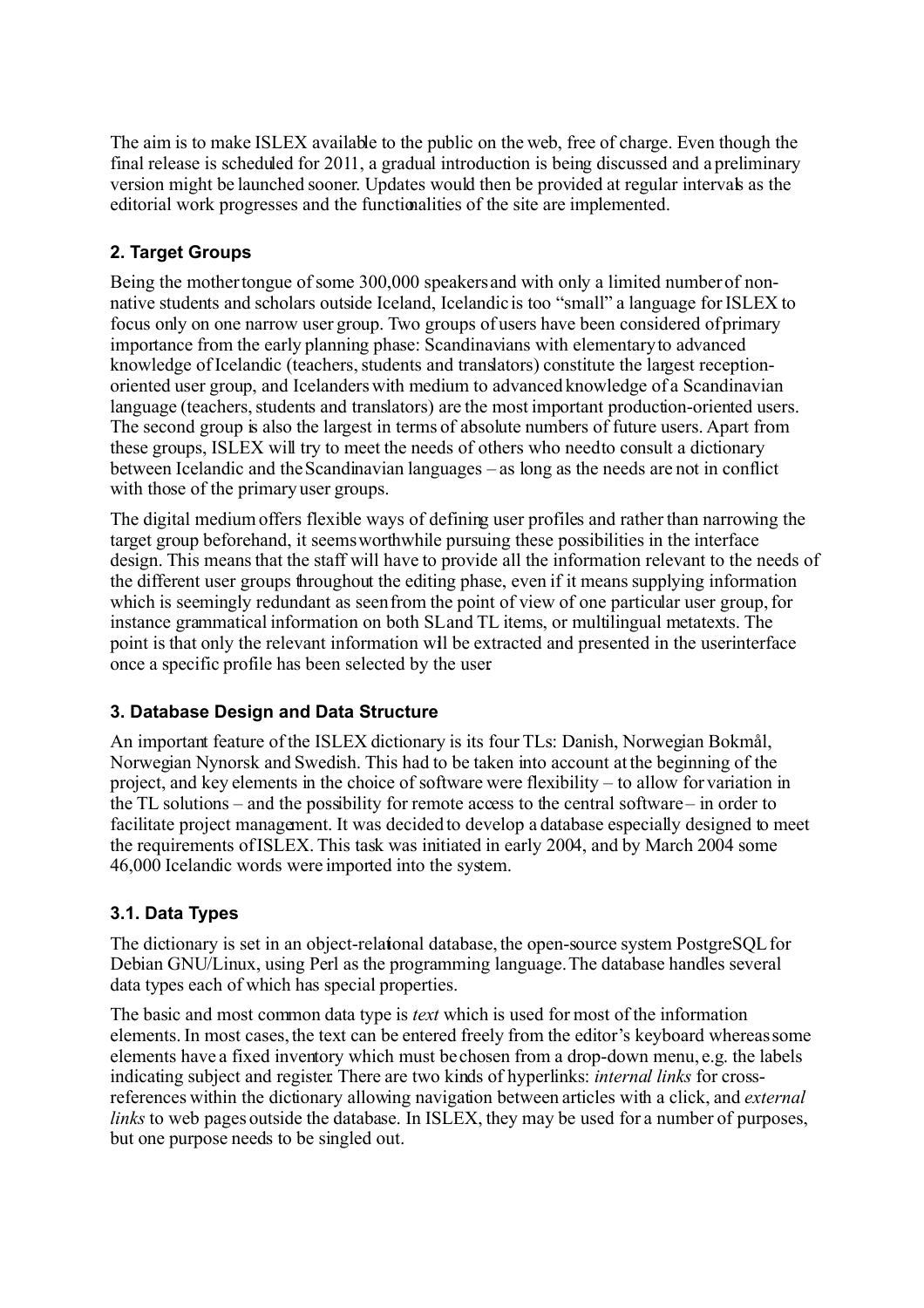As one of the most conservative of the modern Germanic languages, Icelandic has retained its inflectional richness, and it is therefore crucial to provide full information about the inflectional paradigms for the lemmas in the SL. This information is provided through linking to a database of Icelandic inflections, *Beygingarlýsing íslensks nútímamáls*, which was developed and is maintained by *The Árni Magnússon Institute.* The morphological database contains full paradigms for some 220,000 words which are directly available for the ISLEX project. The remainder of the words in the base serve as a valuable source from which examples can be taken to show the derivational and compounding word formation possibilities of a headword.

The data type *files* is for text files. These are sample pages from a concordance of various Icelandic texts which constitute helpful reference material for the editors of both the SL and the TL. They are added to the database by means of an uploading function.

*Images* constitute a special data type which are also inserted via an uploading function. Images can be either pictures or animated sequences and they are used in ISLEX with a dual purpose. They add to the understanding of a headword, and they have an aesthetic and entertaining function which in itself might attract the interest of a potential user or chance passer-by whose attention would otherwise be hard to maintain. See figure 1 for an example.

| Π<br>kría nf    |                               |                                 |  |  |
|-----------------|-------------------------------|---------------------------------|--|--|
| $\mathbf{1}$    | <b>HLUTAR</b>                 | kría                            |  |  |
| 2               | SAMSETN <sup>E:</sup>         |                                 |  |  |
|                 | 3 SKÝRING                     | fuglategund (Sterna paradisaea) |  |  |
| 4               | <b>MYND</b>                   | www.fauna.is<br><b>WWW</b><br>1 |  |  |
| 5               | DA-jafn                       | H<br>havterne                   |  |  |
| 6               | NO-B-jafn                     | H<br>rødnebbterne               |  |  |
| 7               | NO-N-jafn                     | 님들<br>rødnebbterne              |  |  |
| 8               | SÆ-jafn                       | silvertärna<br>m m              |  |  |
| 9               | <b>MSVIĐ</b>                  | dýr                             |  |  |
| 10 <sup>1</sup> | <b>STIG</b>                   | (0-3:) Í-2 D-1 N-1 S-1          |  |  |
|                 | strúktúr XML<br><b>brotið</b> |                                 |  |  |

Figure 1. Example of an article with illustration: *kría* ('arctic tern')

Finally, there is the data type *sounds*. This is mainly intended for the recorded pronunciation of a lemma. The plan is to have pronunciation for the lemmas as recorded speech. In addition, natural sounds may be used to facilitate understanding of a word meaning, for instance words designating objects or creatures with a characteristic sound, such as *bell, gun* or *sea lion*, or onomatopoeic words such as *beep*, *splash* and *crash*. Potentially, sounds may be used for video clips as well, even though none has as yet found its way into ISLEX.

Technically, the format of all text categories in the database is flexible. They can have user definable properties, i.e. colours, font size and font type (normal, bold face, italic or underscore), categories may be preceded by an icon or fixed text, and drop-down lists or show/hide function can be made for any textual element. Whether the possibilities are in fact utilized, is a matter of editorial principles.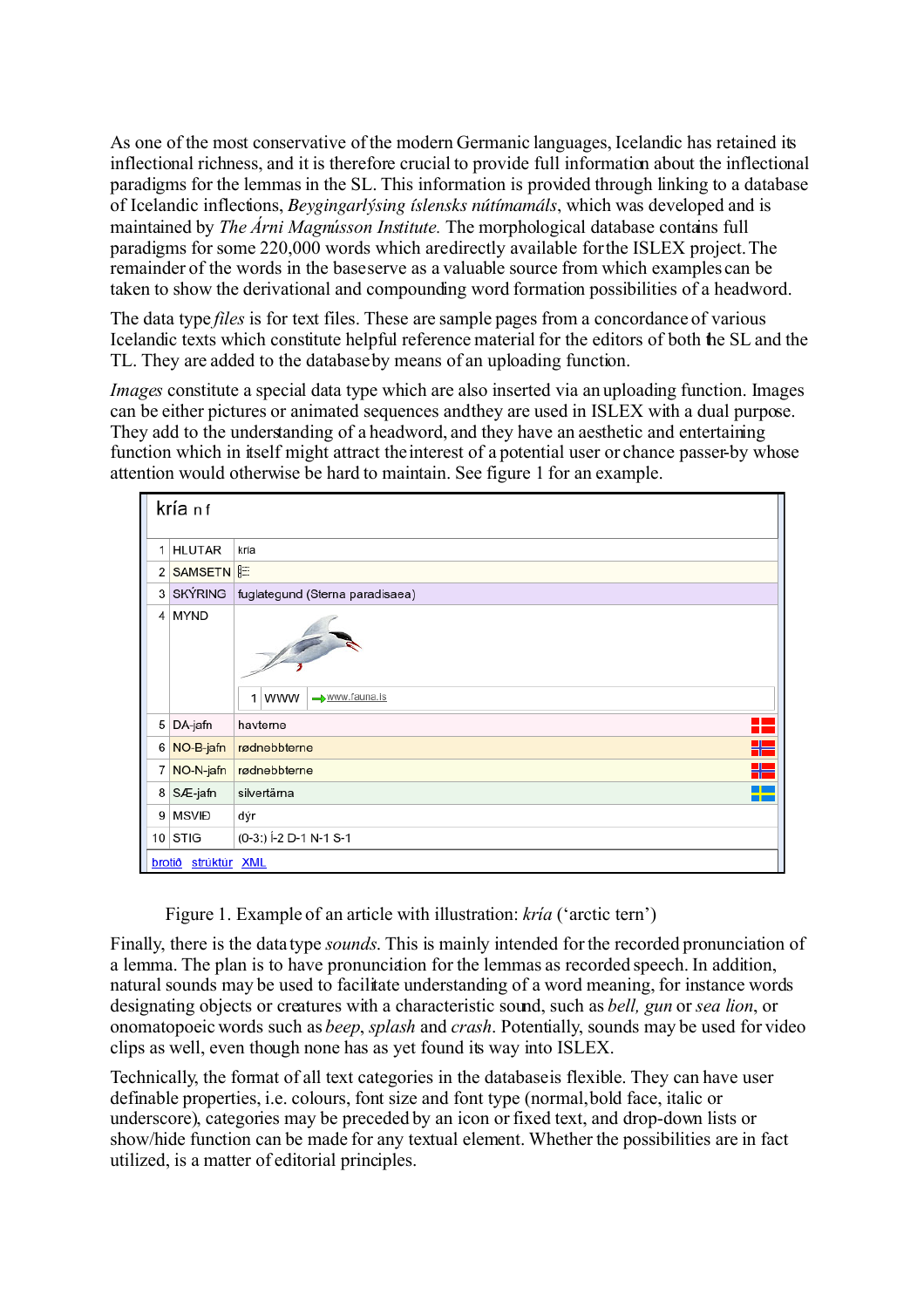# **3.2. Hierarchy**

The ISLEX database is hierarchically structured, meaning that the microstructural information of an entry is arranged in recursive layers: each element may have one or more elements appearing at either coordinate or subordinate level, and the same holds for sub-elements.

| kort nn        |       |                                                                    |    |  |  |  |
|----------------|-------|--------------------------------------------------------------------|----|--|--|--|
|                | LIĐUR |                                                                    |    |  |  |  |
|                |       | DA-jafn<br>kort                                                    | ÷  |  |  |  |
|                |       | NO-B-jafn<br>kart<br>2 <sup>1</sup>                                | 물론 |  |  |  |
|                |       | NO-N-jafn<br>kart<br>3 <sup>1</sup>                                | HE |  |  |  |
|                |       | SÆ-jafn<br>karta<br>$\overline{4}$                                 |    |  |  |  |
|                |       | OSTÆÐA<br>5 <sup>1</sup><br>kort af <landinu></landinu>            |    |  |  |  |
|                |       | DA-jafn<br>kort over <landet><br/><math>\mathbf{1}</math></landet> | 82 |  |  |  |
|                |       | NO-B-jafn<br>$\overline{2}$<br>kart over <landet></landet>         | HE |  |  |  |
|                |       | NO-N-jafn<br>3<br>kart over <landet></landet>                      | HE |  |  |  |
|                |       | $4$ SÆ-jafn<br>karta över <landet></landet>                        | 42 |  |  |  |
| $\overline{2}$ | LIĐUR |                                                                    |    |  |  |  |

 $\blacksquare$  Figure 2.

Database view of the entry *kort* ('map')

In figure 2, three hierarchical levels are given for the lemma *kort* ('map'). The number "1" is the topmost level indicating the first of three senses. At the second level are the four TL equivalents and a phrase labelled *OSTÆÐA* (collocation). The third level contains the four equivalents given for the collocation.

# **4. Work Flow and Editorial Practice**

The editorial process is organised around semantic fields where words are translated in packages with related meanings rather than applying a traditional alphabetical procedure. Each lemma is supplied with a marker indicating a semantic field. For example, the word *gulrót* ('carrot') has the marker *gras/matur* ('vegetable/plant, food') and the word *brúðkaup* ('wedding') is marked with *fundur/samkoma/skemmtun brúðkaup/hjónaband* ('meeting/gathering/amusement, wedding/marriage'). In the editorial process each semantic field is processed as a whole to ensure consistency for words with similar meanings. Once the SL processing has been completed, the package is released to the TL editors who proceed in the same way with the translation task. The procedure is convenient for the TL editors as they can concentrate on one particular semantic field at a time, thus saving time and effort with respect to information seeking. It also sharpens their attention on the best choice of equivalent as they are forced to make contrastive comparisons. The flexible structure of the database allows for individual policies to be pursued by the different TL projects, resulting in slightly different end products, cf. section 6.1.

Apart from these rather narrow means of communication through the database, the staff have somewhat special working conditions, having to collaborate in four different countries with only limited possibility of face-to-face meetings. It should be mentioned, though, that in addition to regular contact via wiki (a common web-based forum using the technology known from Wikipedia and other resources), e-mail and telephone, the staff meet biannually for discussion and coordination of common issues, and a third meeting forTL editors is currently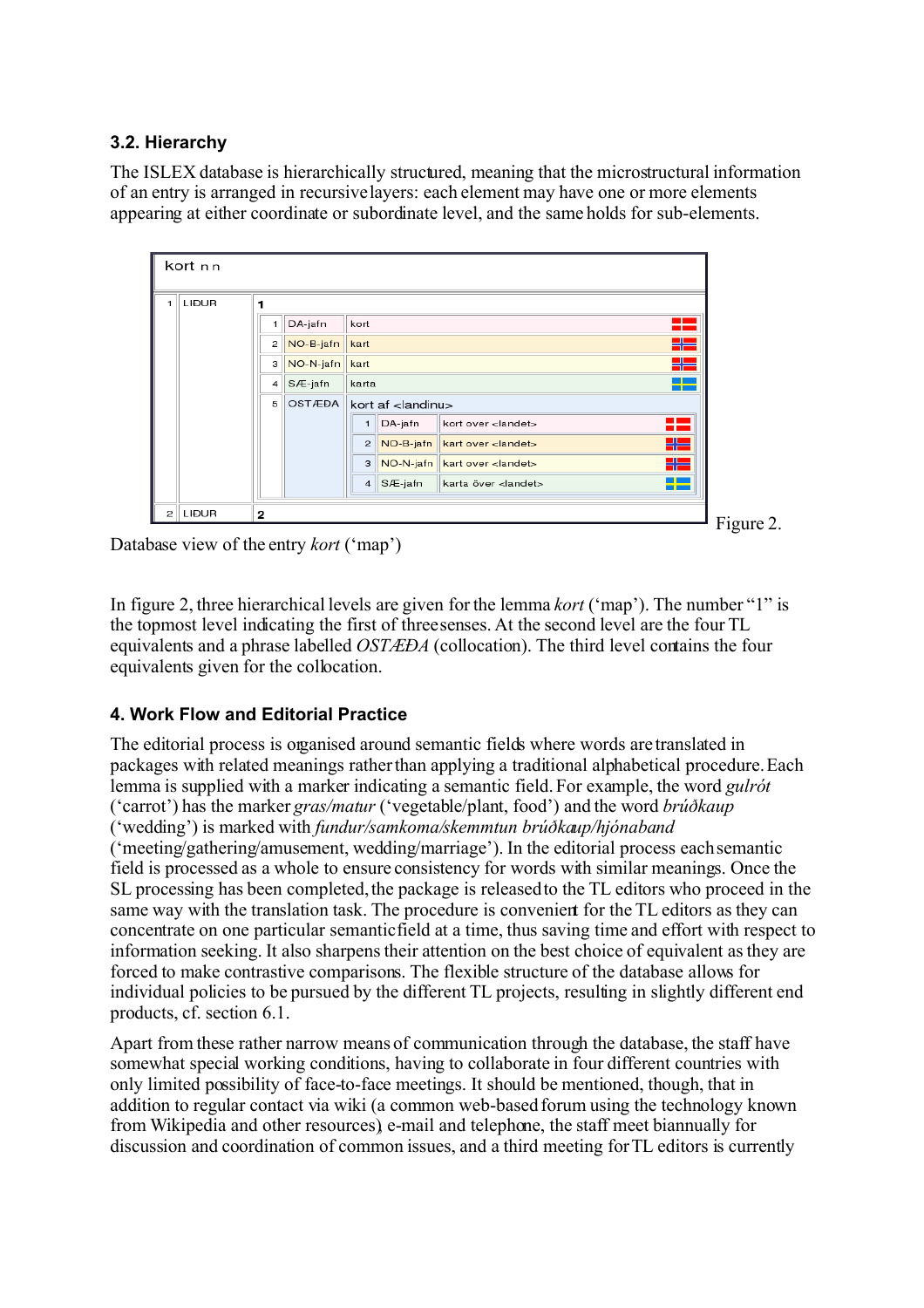under consideration. See also section 5.2 for a way of communicating via the database interface.

In order to manage work flow, a numbering system is used to label the different editorial stages which a lemma must go through. A separate element in the database specifies how far a lemma has come in the process for each of the four national staffs. Once a lemma is imported into the database it is given a number  $(i-1)$ . This level indicates that the lemma exists, but that no editing work has yet taken place. When the lemma is finished on the SL side, it is promoted to level  $12$ , and once all the lemmas of a thematic group are complete they are released to the TL editors for processing. From the outset, the TLs are marked with a zero (D-0, N-O, S-0) and each TL editor must make a change corresponding to the editorial status, using a scale from 1 to 3 or 1 to 6, dependent on the part of speech. If the contents of a lemma are changed by the SL team (for instance, as a response to a request put forward by a TL editor in a note, cf. 5.2.), its status is reset and has to be checked again by the TL editor. This procedure has proved convenient in the daily work and saves a lot of e-mail correspondence.An additional advantage is that the information is stored in the base and is readily retrieved by the editors through a combined search for thematic group and status level.

# **5. Information on the Source Language**

#### **5.1. Lemma Selection**

The language of description is modern Icelandic, and this is reflected by the stock of entry words. Words and word meanings not found in contemporary use, but belonging exclusively to Old Icelandic (Old West Norse) do not appear in the dictionary, with but a few exceptions. Students and translators of Icelandic occasionally come across words from medieval literature. For that reason, a limited number of significant words from the older language are retained in the lemma list, but they will contain a register label clearly indicating that the word is obsolete.

Overall, the lemma selection procedure for ISLEX has been based on a combination of several criteria. The most important considerations are:

- 1. Frequency of the word in modern written texts.
- 2. Frequency of the word in the spoken language, even if it has not (yet) found its way into the written language.
- 3. Some less-frequent words are included if they are part of the established vocabulary of a specialised subject field: geology, law, medicine, music etc.
- 4. The criterion for inclusion of compound words is a combination of frequency and nontransparency of meaning. Icelandic contains a large number of compounds and is very productive in making new ones. The meaning of some compounds cannot be deduced directly from their components they are lexicalised and behave like single units. Such compounds have been treated on a par with simplex words in the selection procedure. Other compounds, on the other hand, will be semantically clear from its parts, and for that reason the frequency threshold for inclusion is placed higher as they are less obvious lemma candidates.

#### **5.2. Sense Differentiating and Contrastivity**

The basic idea behind the ISLEX database is that the same SL description can be used as a starting point for a number of bilingual dictionaries of which the Scandinavian languages are the first. As a consequence, the semantic description of the Icelandic vocabulary is based on a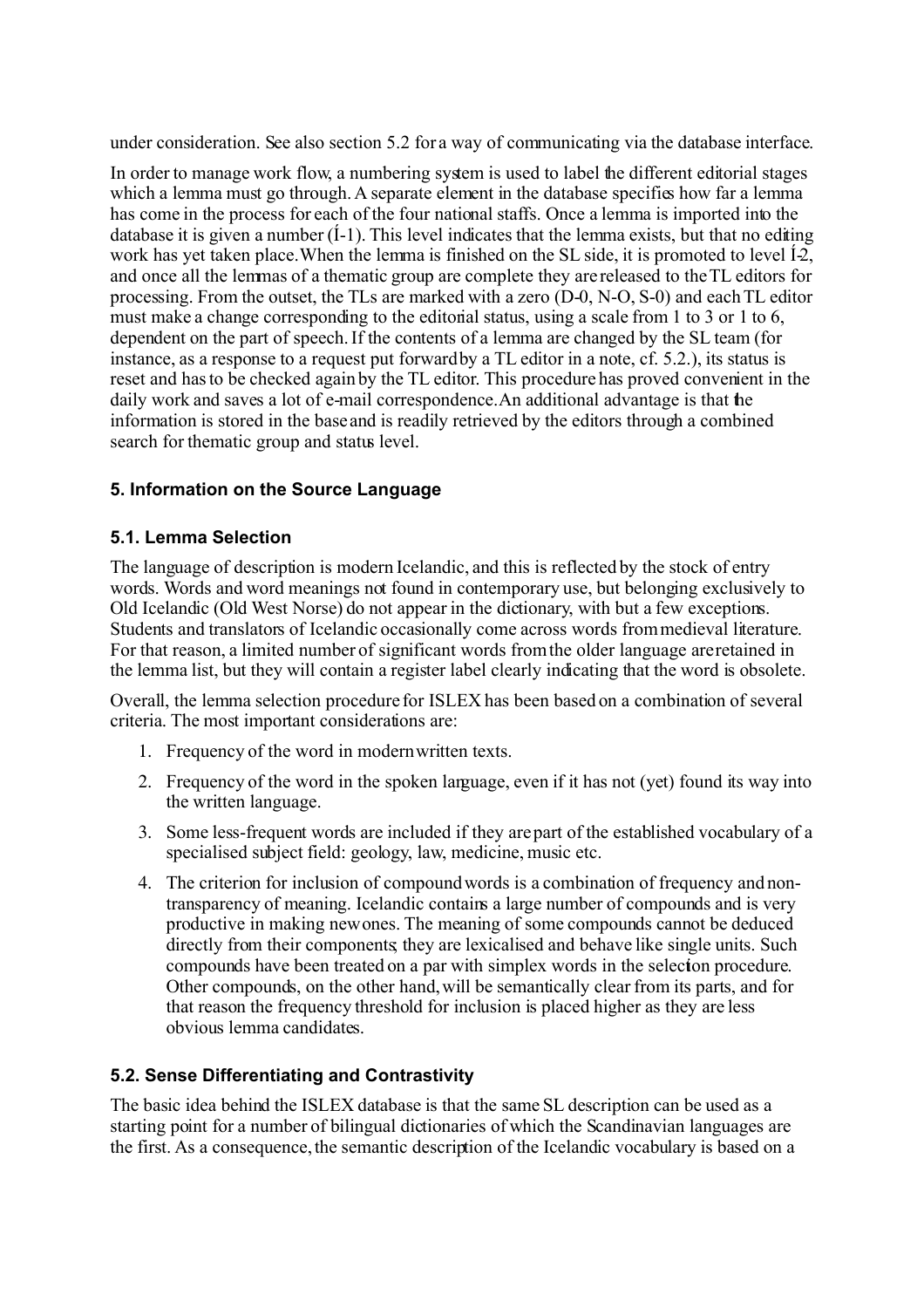monolingual analysis of the language, in principle independent of any TL. This may not seem an optimal solution as seen from a strictly lexicographical point of view, but nevertheless one that was judged justifiable given the economic and political reality which rules out repeated contrastive descriptions for every new bilingual project.

To a certain extent, however, it is possible to take some contrastive aspects into consideration in the ISLEX project, should the need arise.The database has a special element for each TL, reserved for staff internal communication. Here the TL editors can raise a problem, make a proposal or express a wish for a revision of the SL article if they find the SLdescription insufficient to deal with a contrastive problem they have encountered during their work with a particular word. For example, the TL editors may ask for splitting up a sense if the Icelandic word is rendered by two distinct equivalents in the TL, or an example or collocation may be unfortunate for contrastive reasons. At other times, the request may just be for an (extra) example or a picture, or any other matter in relation to the article at hand.

### **5.3. Phraseological Information**

A priority of ISLEX is the many types of phraseological material: collocations, example sentences, idioms and other set phrases. Apart from the large phraseological dictionary Jónsson  $(2005)$ , a comprehensive treatment of Icelandic phrases is nowhere to be found in reference works, and certainly not with full translations into other languages. So far, approximately half of the SLentries have been completed, of which about one third of the articles contain one or more phraseological items, giving a total of 16,000 examples, collocations or idioms. This number is not definite as new material may be added during the TL editorial work. For collocations and idioms, 90 % of the material has been taken from the above-mentioned Jónsson (2005), and the rest from the Icelandic editors' own collections.

The phraseological material will be supplied with TL translations for all types, i.e. both collocations, idioms and example sentences, in order to comply with the needs of Scandinavian users with only elementary knowledge of Icelandic.

#### **5.4. Examples**

The dictionary includes many example sentences. These are not necesarily genuine citations taken from authentic texts, but are often inspired by authentic examples and adapted to the dictionary by the editors. The examples show the words in a typical linguistic context illustrating characteristic syntactic behaviour, idiomatic usage or providing additional semantic or encyclopaedic information to the lemma.

#### **5.5. Labels**

Register labels are used in a way similar to most dictionaries today. The labels used in ISLEX are of two kinds: subject labels and register labels. Word senses belonging to particular subject fields are labelled accordingly, e.g. *physics, anatomy* or *law*. Register labels indicate a restriction in usage carrying particular connotations based on style or social parameters such as age, social class or geographic distribution, e.g. *archaic, formal* or *derogatory*. In both cases, the inventory is fixed and must be chosen from a drop-down menu.The labels are presented both in the SLand the TL in order to offer the information in the mother tongue of both primary user groups. An example is shown in figure 3. Similar labels are used for the TL equivalents (cf. section  $6.6$ .).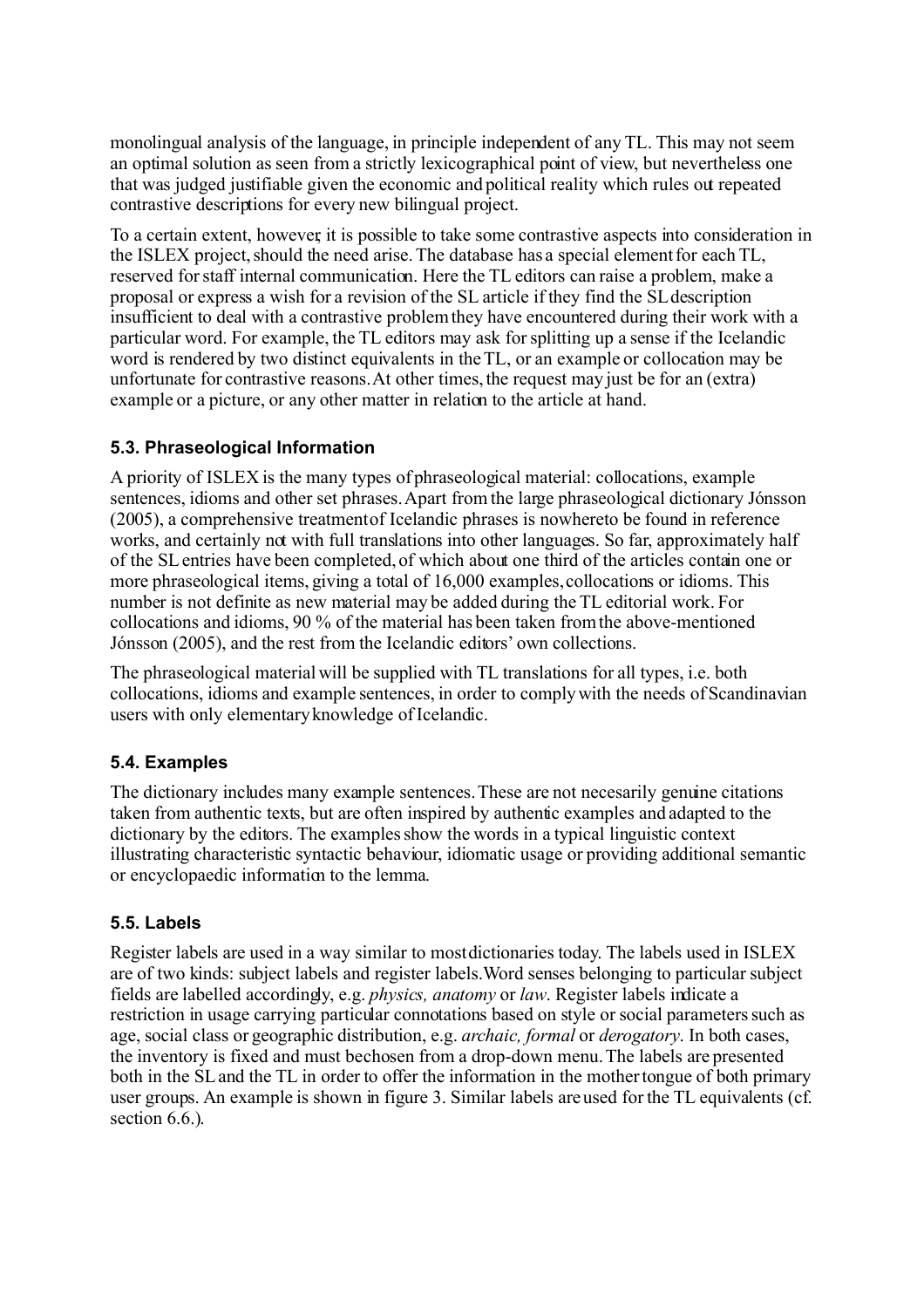| böggur n m      |                      |                                       |  |  |
|-----------------|----------------------|---------------------------------------|--|--|
|                 | 1 HLUTAR             | böggur                                |  |  |
|                 | $2$ SVI <sub>D</sub> | tölvur                                |  |  |
|                 | 3 NOTKUN             | slangur                               |  |  |
|                 |                      | 4 SKÝRING villa í forriti (enska bug) |  |  |
|                 | 5 DA-jafn            | bug                                   |  |  |
| 6 <sub>1</sub>  | DA-jafn              | programmeringsfejl                    |  |  |
|                 | 7 NO-B-jafn bug      |                                       |  |  |
| 8               |                      | NO-B-jafn programfeil                 |  |  |
|                 | 9 NO-N-jafn bug      |                                       |  |  |
| 10 <sup>1</sup> |                      | NO-N-jafn programfeil                 |  |  |
| 11              | SÆ-jafn              | bugg                                  |  |  |

Figure 3. The article *böggur* ('bug') has been supplied with the labels *tölvur*  ('information technology', element 2) and *slangur* ('slang', element 3)

### **6. Information about the Target Languages**

#### **6.1. The Target Languages**

A basic function of bilingual dictionaries is to facilitate contact between speakers of different languages, i.e. they are intended as an aid in translation in a broad sense. However closely related – in what almost can be described as a symbiosis – there is a theoretical gap between the two disciplines sharing translation as the object of study: translation science and bilingual lexicography. The key concept in both disciplines is *equivalence*. While the definition of the concept is constantly at issue in translation theory it is rather poorly defined in the discipline of lexicography.

In the Icelandic-Scandinavian projects, the structure of the database allows the different TL projects to adapt an individual policy concerning the final product of that specific bilingual project. This applies e.g. to the depth of the contrastive lexical analysis of the relationship between the Icelandic entity and the means provided by the TL expressing the different qualities of the lemma, as well as to the presentation of the result of the contrastive analysis. The overall project allows various levels of theoretical ambitions regarding the development of a genuine contrastive lexical dimension in the bilingual lexicographical description.

#### **6.2. Editing the Target Languages**

As already mentioned, there are four TLs involved in the ISLEX project: Danish, the two official Norwegian standards, Bokmål and Nynorsk, and Swedish. The TL lexicographers, spread across Scandinavia, are working within one network which has the Icelandic database at its centre. The editing process goes on simultaneously in the different languages and everything that is inserted in an article in the database is immediately displayed in the editorial interface for the lemma in question. For practical reasons, however, the editor of one TL avoids working with a semantic field at the same time as a colleague of another TL.

There is an ongoing debate among the editors whether it is an advantage or a disadvantage to be the last one to enter the scene of a semantic field. On the one hand, the lexicographer may, in many cases, take advantage of the work already done by the two previous colleagues.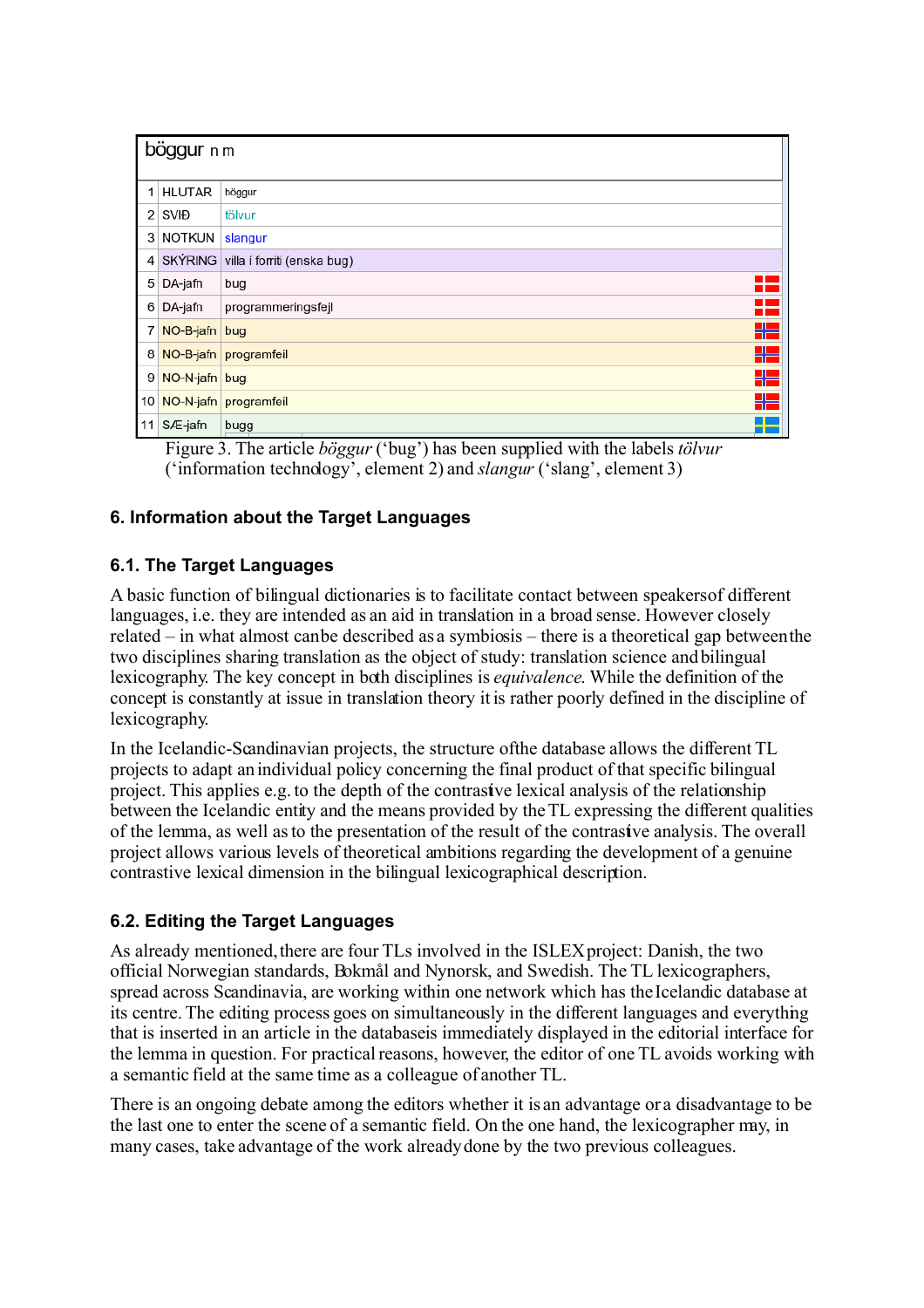Interestingly, even though the four TLs are closely related and, indeed, in many aspects similar to each other, they are autonomous enough to require individual lexicographic solutions when it comes to the presentation of relevant properties of a SL unit in the TLs – solutions that are often asymmetrical with respect to the equivalents chosen. However, the equivalents provided by the first in the field in question can, in some cases, bring appropriate alternatives to the fore and thus save some time and effort for the following colleague, while in other cases there is a risk of misleading the successive editors into an intricate, quadrilingual mishmash of false friendship. On the other hand, the first editor is encumbered with a substantial amount of initial research in order to come to grips with a semantic field – often a time-consuming analysis of (semi-) technical terms.

### **6.3. Equivalents and Paraphrases/Explanations**

The ISLEX database offers each of the TLs two alternatives for the presentation of the translation equivalent of a lemma. One alternative is meant for equivalent or semi-equivalent lexical units consisting of a single word or a lexical collocation of words. The other alternative is meant for explanations, either in the form of a paraphrase or an encyclopaedic explanation.

As can be expected, quite often the TL equivalent does not fully match the meaning of the Icelandic word. In this context, it is not possible to exemplify all the different forms of full, partial or zero lexical equivalence or different kinds of pragmatic equivalence that occur between the SL units and one or all of the TLs. Let us, however, consider some aspects of the problems involved and their possible solutions.

In case of near-equivalence the editor has the option to add an explanatory note in a separate sub-element. The note may comment on either the SL lemma or on the TL equivalent. As an example, consider first the lemma *afréttur* ('pasture land') which has been given the Danish equivalent *græsgang*. A problem here is that the equivalent only partly covers the meaning of the Icelandic word because of the difference in farming tradition and the natural landscape in the two countries. In this case, the Danish editor has added an explanatory note commenting on the Icelandic lemma: "i vildmarken; fælles græsning for et områdes fårehold" ('common grassland for sheep in the countryside'). Please note that, although the comment regards the Icelandic lemma, the problem is confined to the Icelandic-Danish contrastive relation and does not affect Norwegian or Swedish.

An example of a more symmetrical equivalence structure would be the Icelandic word *afabróðir* which istranslated as *grandonkel* ('great-uncle, parent's uncle') in both Norwegian and Danish. However, as the Icelandic word is constructed as a compound of *afi* 'grandfather' (genitive *afa*) and *bróðir* 'brother', it is necessary to supply the lemma with an additional note restricting the meaning to 'grandfather's brother'. In both Scandinavian languages, the equivalent *grandonkel* may be used for any uncle of one's parents, including the brother of one's grandmother, which is not covered by the Icelandic word.

In other instances, a comment is needed if the Scandinavian equivalent is polysemous. A short gloss will clarify which of the meanings is the relevant one.

Another typical situation is a semantic restriction which applies to one or more of the equivalents. Figure 4 shows an example, the lemma *áttatíu* ('eighty'), where the note applies to only one of the TLs. Icelandic, Swedish and Norwegian all use the decimal system of counting whereas the Danish numerals are derived from a vigesimal system. So the unmarked Danish equivalent is*firs* (etymologically 'four times twenty', cf. French *quatre*-*vingt*). However, a decimal numeral does exists in Danish, *otti*, but this word is restricted in usage to cheques, receipts and financial or legal documents. Therefore, it is appropriate to bring the word *firs* as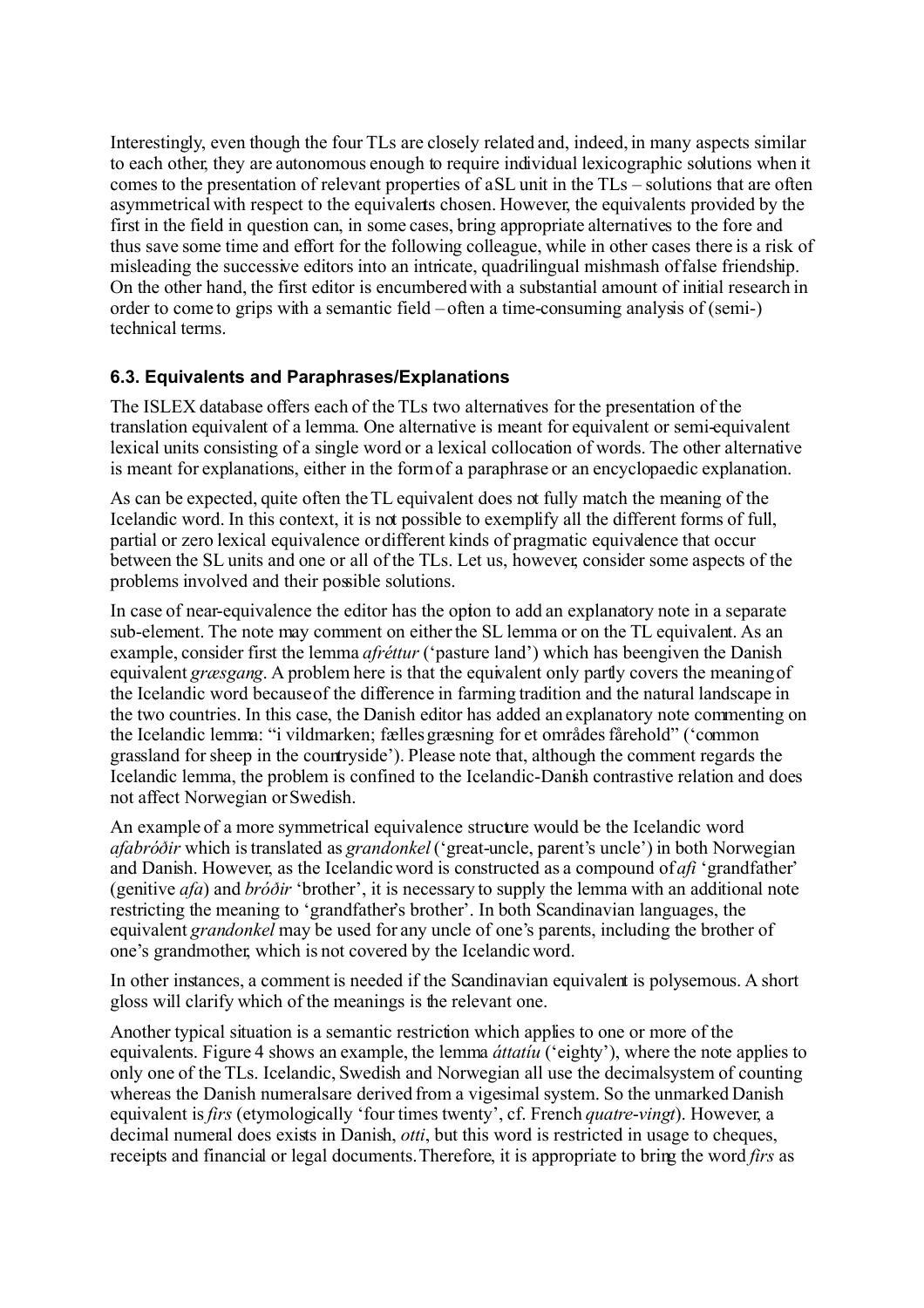an equivalent, but a note is needed to draw attention to the usage restriction.

| áttatíu num    |                |                                                                                                       |  |  |
|----------------|----------------|-------------------------------------------------------------------------------------------------------|--|--|
| 1              | <b>HLUTAR</b>  | átta-tíu                                                                                              |  |  |
| 2              | SKÝRING 80     |                                                                                                       |  |  |
| 3 <sup>1</sup> | DA-jafn        | H<br>firs                                                                                             |  |  |
| 4              | DA-jafn        | H<br>otti<br>1<br>KOM-da især på checks, dokumenter m.m. som supplement til beløbsangivelse med cifre |  |  |
| 5 <sup>5</sup> | NO-B-jafn åtti | 물문                                                                                                    |  |  |
| 6              | NO-N-jafn åtti | H를                                                                                                    |  |  |
| 7              | SÆ-jafn        | åttio<br><b>The Co</b>                                                                                |  |  |
| 8              | <b>MSVIĐ</b>   | tala                                                                                                  |  |  |
| 9              | <b>STIG</b>    | $(0-3)$ $\neq$ D-1 N-1 S-1                                                                            |  |  |

Figure 4. A note informs that the Danish numeral *otti* ('eighty') can be used as an equivalent for *áttatíu*, but only under special circumstances (bank transactions)

Other notes may comment on the orthography, on an abbreviation or the syntactic behaviour of the Scandinavian equivalent.

It is important to recognize the distinction between notes relating to the Icelandic SL word and notes relating to the Scandinavian TL equivalents. The presentation of the notes in the end product is dependent on the user group and the user situation, and therefore the notes are entered into different elements in the database.

#### **6.4. Word Combinations and Phrases**

A large portion of the entries at the sub-lemma level consists of collocations and idioms; they are indexed under their respective lexical headwords, but also as collocations or idioms. This means that they can be retrieved and processed independently by the TL editors. The flexibility of the database also allows each of the TL projects to have their own indexation for local purposes. One such project isan ongoing Swedish investigation of collocations and idioms. The SL idioms will be classified by their meaning and linked to Swedish collocations and idioms expressing similar meaning – independently of the lexical items they are composed of (cf. Hannesdóttir & Jónsson (2001) for a methodological discussion).

#### **6.5. Free Example Sentences**

Working with four TLs simultaneously can be a demanding task for the SL editors. Finding illustrative examples that reveal both the characteristics of the SL unit and also the contrastive relationship to each of the TLs is quite a challenge. Sometimes an unforeseen translation problem calls for a substitution of the example sentence; at other times it may lead to insertion of extra material in addition to the example(s) already presented. In extreme cases, it happens to be the last of the TL editors who faces the problem – and the work of the previous two (the Norwegian editor takes care of both Norwegian TLs) has been in vain. In most cases, however, the work runs smoothly and the examples fulfil their explanatory function by highlighting features that cause problems for the different user groups, such as structural change (e.g.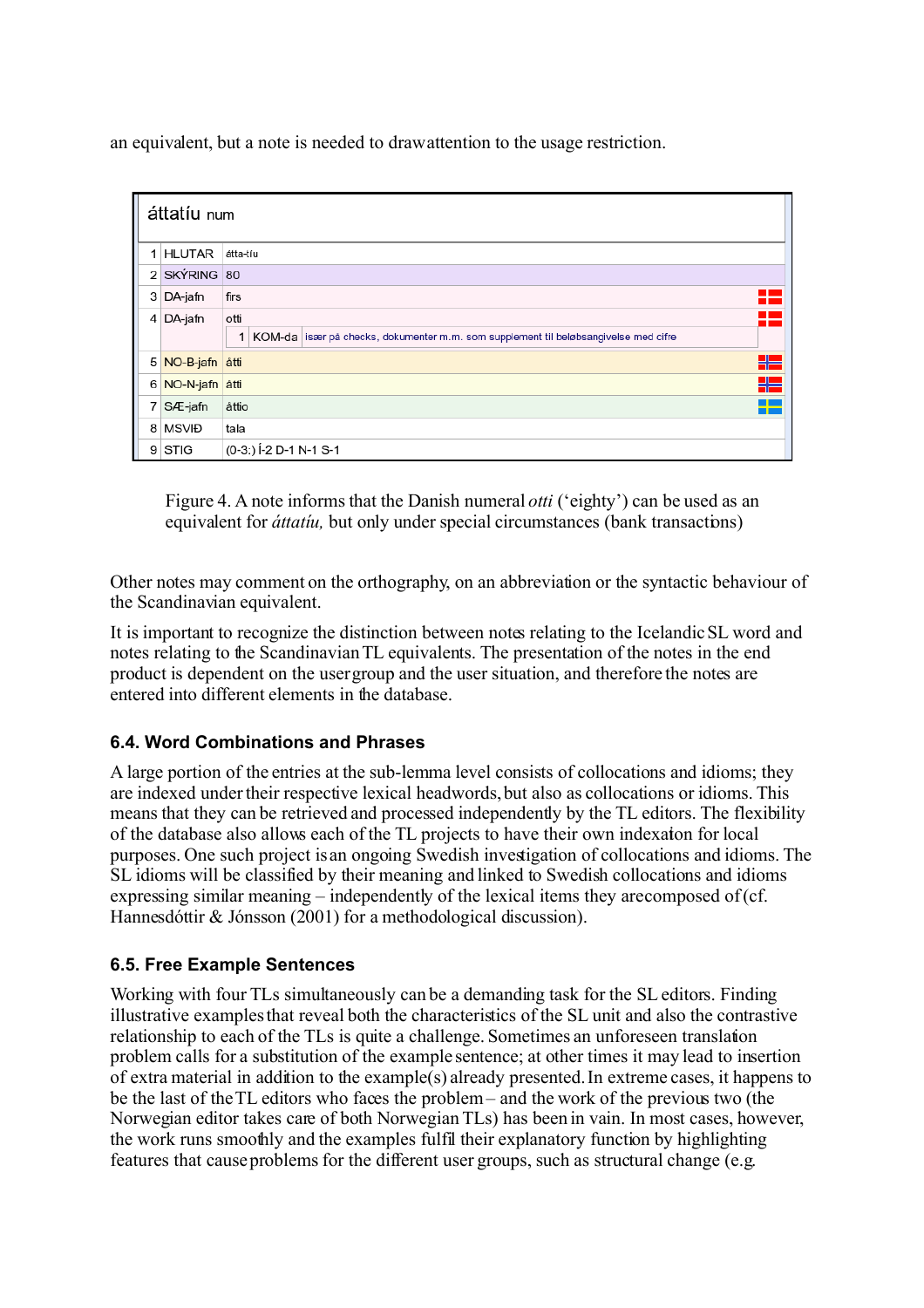nominalization vs. verbalization), grammatical aspects, idiomaticity and pragmatics.

#### **6.6. Labels**

In order to ensure consistency the TL editors are provided with a fixed set of labels from a dropdown menu, but in addition it is possible to enter more specialized comments in an open text field, if needed. Labels regarding the TL equivalents may be added by the TL editor. For the TL side, there is one element reserved for labels concerning register (formal, informal, old fashioned, derogatory etc.) and another for grammatical comments (for example change of part of speech, if the equivalent is used in the plural or in definite form only). An example is given in figure 5.



Figure 5. In the article refsiréttur ('criminal law'), the Swedish equivalent strafflag in element 4 has been supplied with the information 1) that it is mostly used in the definite form, and 2) that it is a historical term which was replaced by brottsbalk (as in element 3) in 1962

Since a bi-directional use of the dictionary is foreseen, the meta-language ought to be changeable in the final interface so that each of the user groups could have the information in their mother tongue (cf. section 7).

# **6.7. Grammatical Information**

At the initial editing stage there will be no grammatical information entered in the database for the TLs. The different TL projects will seek separate solutions for obtaining inflectional and other grammatical information corresponding to the resources locally available for the different languages. The aspiration is to provide the information by automatically connecting to existing databases for the different languages, but at the moment of writing the matter has not yet been finally settled.

#### **7. User Interface and Perspectives**

ISLEX is a work in progress and its user interface is presently only in the planning phase. The examples shown in this article have all been extracted from the editors' view of the database, and a database interface is of course different from the final web interface designed for the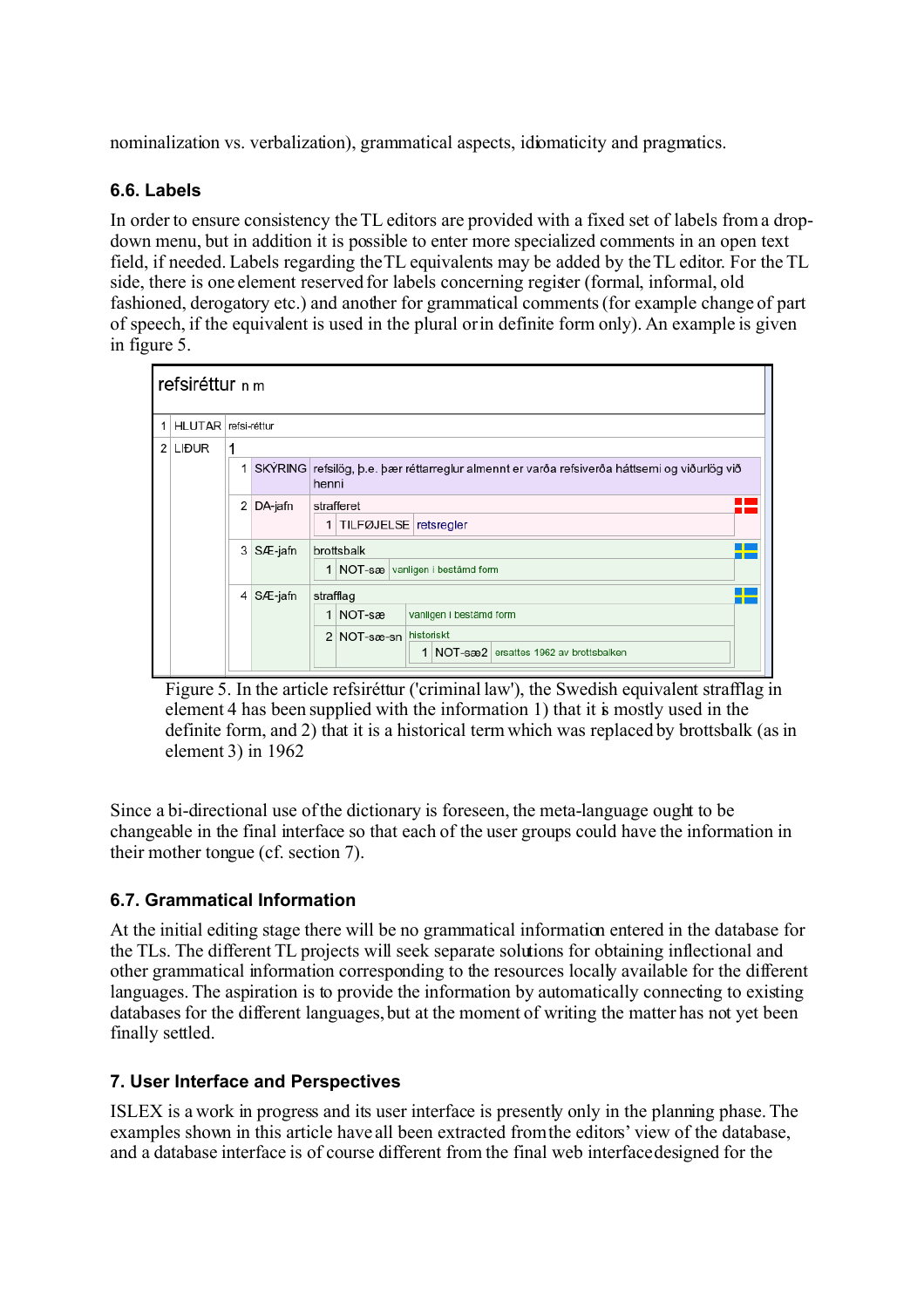general public. As yet, detailed specification requirements for the final design remain to be developed, but the task will be addressed in the near future. It goes without saying that some of the more basic features of online reference works will be implemented, such as search with wildcards and advanced search for the contents of microstructural information types other than the lemma itself (cf. 7.1), and it was suggested earlier that a bi-directional use of the dictionary could be rendered possible by introducing specific profiles for users of different mother tongues. At the moment of writing, the question how and to what extent different user profiles will be implemented is not fully settled, but an important consequence of such a decision would be that all metatexts relating to the relevant elements should be available in both the SL and all the TLs. Another consequence is that some information types would be visible while others would be suppressed for a given user profile. For example, grammatical information about the SL is crucial for a Scandinavian student of Icelandic, but less relevant for a native speaker of Icelandic – and vice versa for the Scandinavian equivalents.

As the translation work continues in Denmark, Norway and Sweden, a number of TL equivalents are added to the database. It is tempting to offer a look-up function for words in the TL equivalents from the user interface, thereby turning the Scandinavian languages into SLs and Icelandic into the TL. Technically, it is no problem, and editorially the function has been foreseen: equivalents are entered in a specific element for this purpose – and only one equivalent is entered in each element – named differently from the element used for a paraphrase or an explanation. However, one must bear in mind that the dictionary was never designed to operate in the opposite direction, and within the framework of the current project, resources do not suffice to allow human checking. So using the database in reverse can by no means guarantee correspondence between the languages. Despite this, it will undoubtedly be a much sought-after feature of ISLEX which will have to be considered.

#### **7.1. Searching across Information Elements**

In a structured database such as ISLEX, any information element may be queried, and should be offered as an option. Two examples may illustrate the point.

By searching across the elements "examples" and "phrases" the user will find a richer example material than is presented in any single entry. The search facility may thus prove useful as a guide to correct or idiomatic language usage. This is particularly helpful for solving language production problems.

A combined search for an adjective plus its noun marker (cf. section 4) is another useful option for language production purposes. For example, if the user looks up "part of speech = adjective" plus "noun marker = *planta*" ('plant'), it would yield the following result: *einær* ('annual'), *fjölær* ('perennial'), *jurtkenndur* ('herbacious'), *sígrænn* ('evergreen'),*sjálfsáinn* ('selfseeded'). The result is retrieved from different entries, but put together it reveals useful information about the vocabulary used for plant words and possibly also about collocational characteristics.

Again however, the same warning applies as was mentioned for the reversed use: It is a feature which was not deliberately planned and should, if implemented, be used with corresponding caution.

#### **7.2. Access to Phrases as Independent Elements**

Phraseological material is marked as a special information type in the database and as such multi-word units are fully searchable.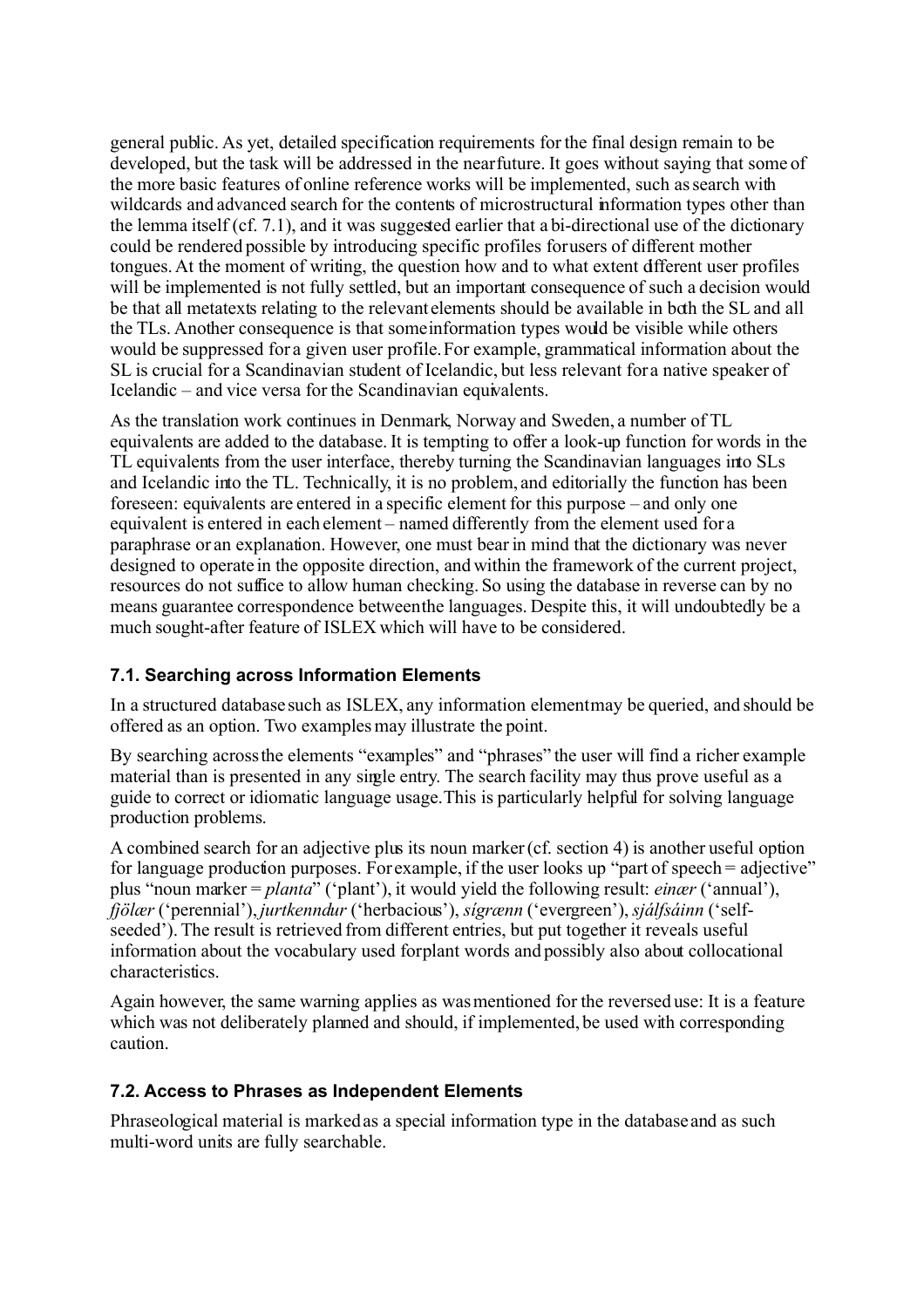There are plans to store the phrases independently of the rest of the dictionary and give access to them as a separate dictionary of Icelandic phrases. In order to enable effective search possibilities, a system of keywords will be implemented, similar to the feature provided by the online dictionary http://idioms.thefreedictionary.com. If the user wants to look up the idiom *it's raining cats and dogs* the keywords to type in the search box would be *rain, cat* or *dog*. This can be done fairly easily as the keyword function is already built into the database.

#### **8. Concluding Remarks**

Although ISLEX is only just half-way through the project period, we are often reminded how much an Icelandic-Scandinavian detionary is needed through repeated inquiries from impatient users. This is one reason why an early launch is contemplated even if it implies that only a part of the entries would be complete and perhaps some information types still lacking (such as pronunciation and pictures).

Although no final decision has been taken on the issue, we are encouraged by the feedback that we get. We are also grateful for the financial support which the project has received. Not only is the project supported by the governments of all four countries, which in itself is rather unusual, but it has also received donations from the Nordic Language Programmes (Nordplus Sprog) and a private company (Baugur Group). We realize that sponsoring, whether public or private, is becoming increasingly necessary for the development of lexicographical quality products. Only in that way will it be possible for lesser spoken languages to hold their own and meet the challenges of a globalized world.

### **References**

- Hannesdóttir, A.; Jónsson, J.H. (2001). "Að hafa í sig og á Isländsk fraseologi i ett isländsktsvenskt perspektiv". *LexicoNordica* nr. 8. Oslo: Nordisk forening for leksikografi i samarbeid med Nordisk Språkråd. 67-91. ["To put in and put on (i.e. 'to have food and clothes') – Icelandic phraseology in an Icelandic-Swedish perspective". *LexicoNordica* no. 8. Oslo: Nordic Association of Lexicography in collaboration with the Nordic Language Council. 67-91].
- IJL 2007 = Martin, W. (ed.). *International Journal of Lexicography, vol. 20, number 3, 2007.* Oxford University Press.
- Jónsson, J.H. (2005): *Stóra orðabókin um íslenska málnotkun*. Reykjavík: JPV útgáfa. [*Large Dictionary of Icelandic Language Usage*. Reykjavik; JPV Edition].
- Kernerman, I. (1994). *Kernerman Dictionary News* no. 1. Also available online: http://kdictionaries.com/newsletter/kdn1-4.html.
- Svensén, B. (2004). *Handbok i lexikografi. Ordböcker och ordboksarbete i teori och praktik*. Stockholm: Norstedts Akademiska Förlag. ['Practical Lexicography: Dictionaries and Dictionary-Making in Theory and Practice'. Stockholm: Nordstedt's Academic Publishers].

#### **Electronic Resources**

[http://idioms.thefreedictionary.com.](http://www.m-w.com/) [Farlex, Inc. USA]. [Access date: 30 March 2008].

- [http://lexin.nada.kth.se.](http://www.m-w.com/) *LEXIN dictionaries online* [The Language Council of Sweden, Stockholm]. [Access date: 30 March 2008].
- http://www.lexis.hi.is/beygingarlysing*. Beygingarlýsing íslensks nútímamáls* [*'*Inflectional database of contemporary Icelandic'], developed by Kristín Bjarnadóttir. [Access date: 30